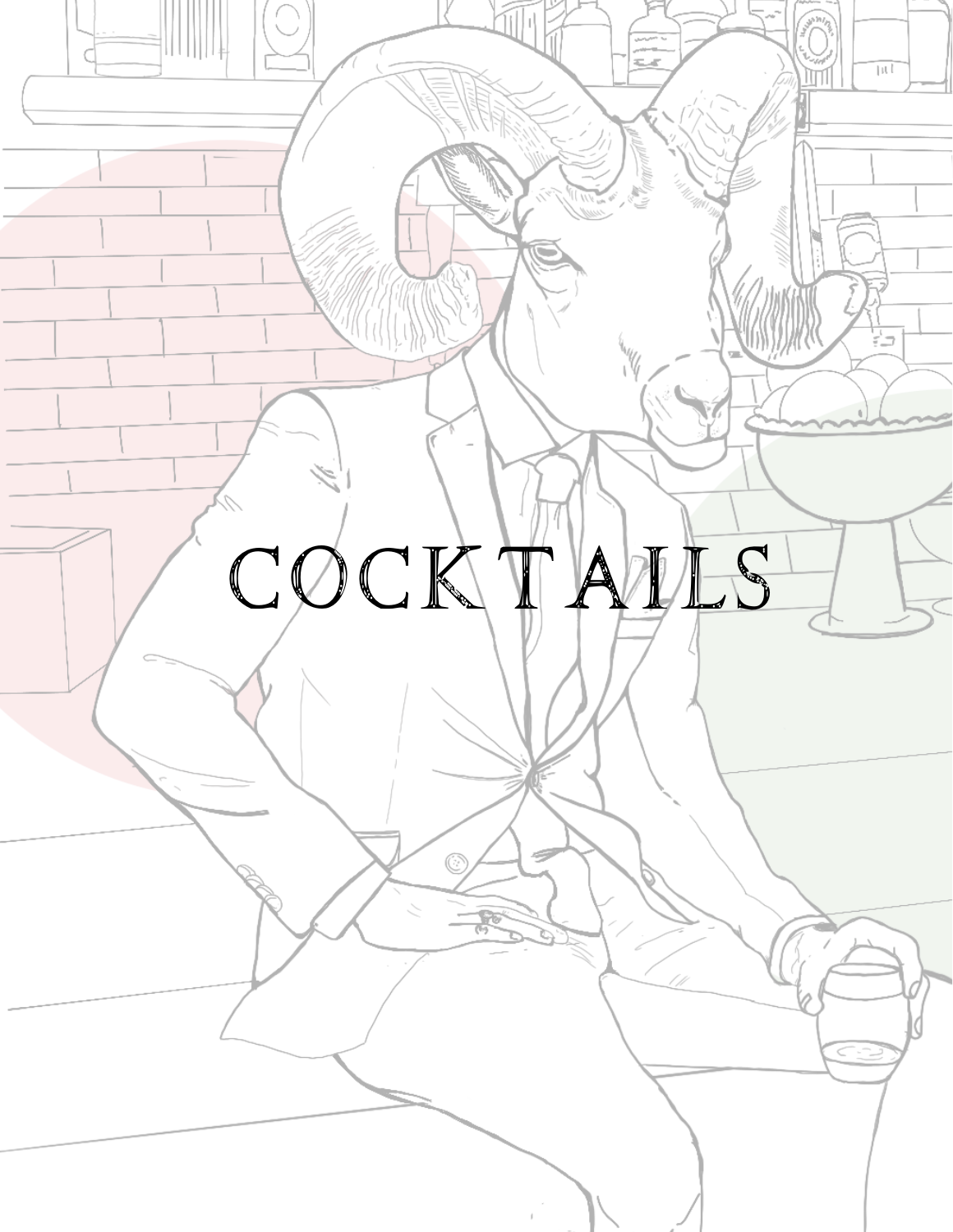### SIGNATURE COCKTAILS

CENOTE SIPPIN' mezcal, lime, mint, cucumber, habanero 16

BLACK TIE AFFAIR jamaican rum, mr black coffee liqueur, aperol, lime, orgeat, mascarpone 17

DONN'S MIX DAIQUIRI white rum, blanc vermouth, absinthe, lemon, grapefruit, cinnamon 17

FANCY GEORGE

bourbon, amontillado sherry, bruleed banana 16

CUIPD VALENTINO gin, campari, vermouth, strawberry 16

# ROTATING CLASSICS

NEW YORK SOUR bourbon, egg white,

lemon, red wine 15

#### TUXEDO

old tom gin, dry vermouth, maraschino, bitters, absinthe 16

FRENCH MARTINI vodka, pineapple, raspberry 14

TIA MARIA mezcal, aged rum, lime, curacao, orgeat 16

PENICILLIN scotch, lemon, ginger, honey 18

QUEENS PARK SWIZZLE white rum, lime, bitters, mint 15